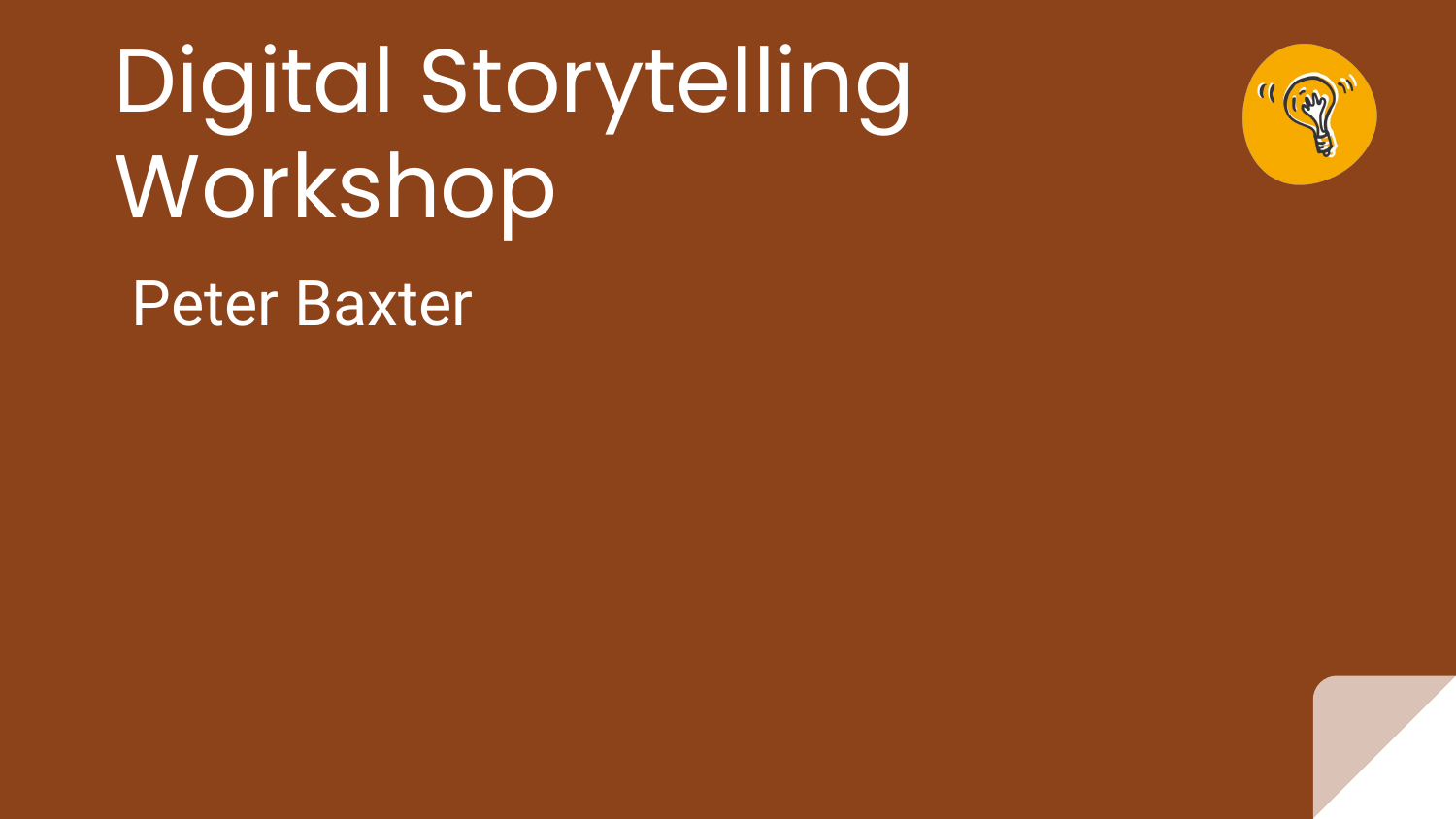## **Objectives**



- **•** Make your own Podcast
- Learn new skills
- Be creative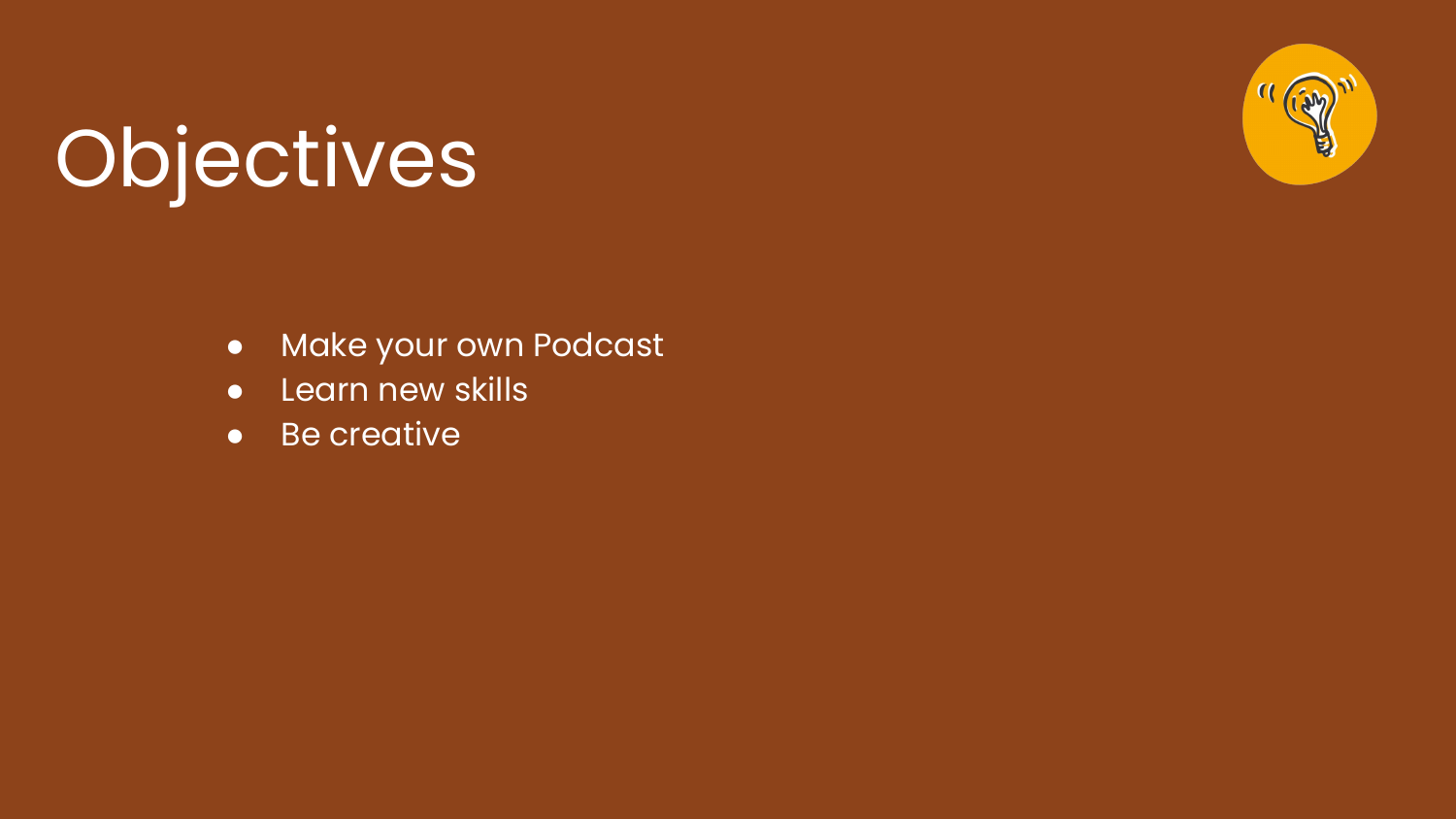

## You have permission to

Experiment

Make mistakes & embrace them

Be creative

Fail

Not be perfect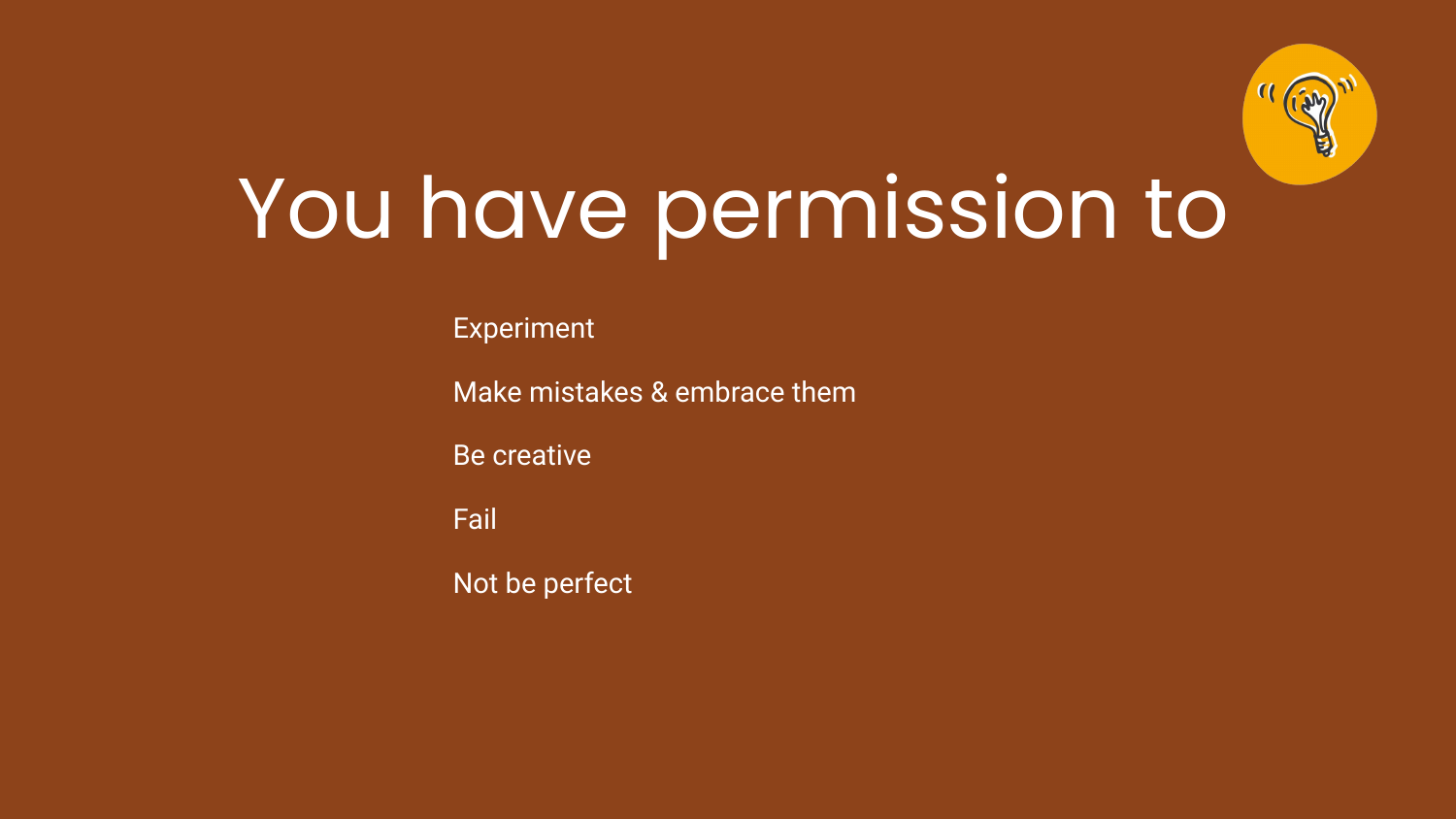## Storytelling



- Connects us with people / places / objects
- Helps us to remember information
- Helps us to relate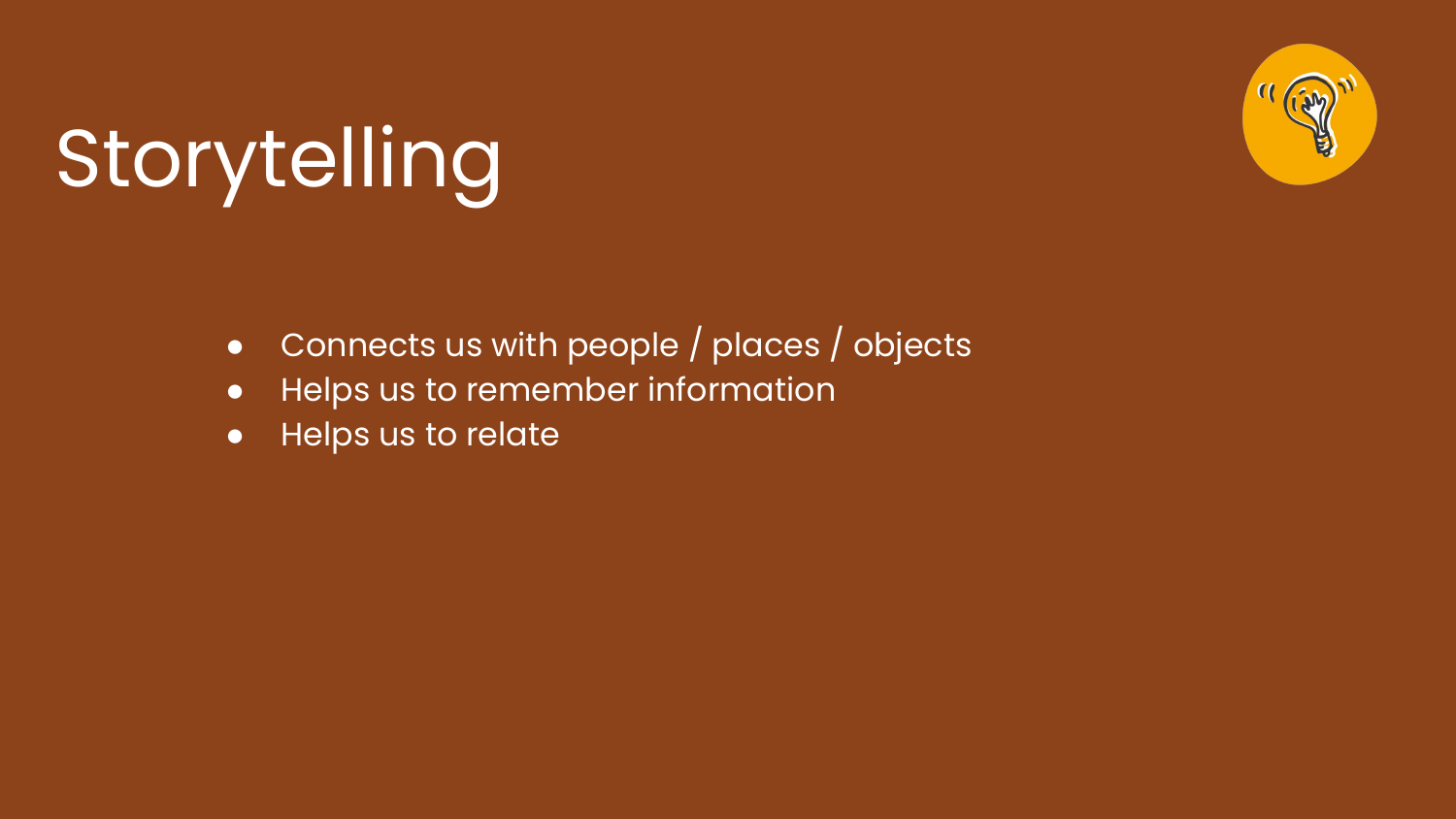### **The Creativity Circle**

**Post Production** 

**The Finishing Stage** 

 $\alpha$ 

Pre Production **The Planning Stage** 

Production

**The Making Stage**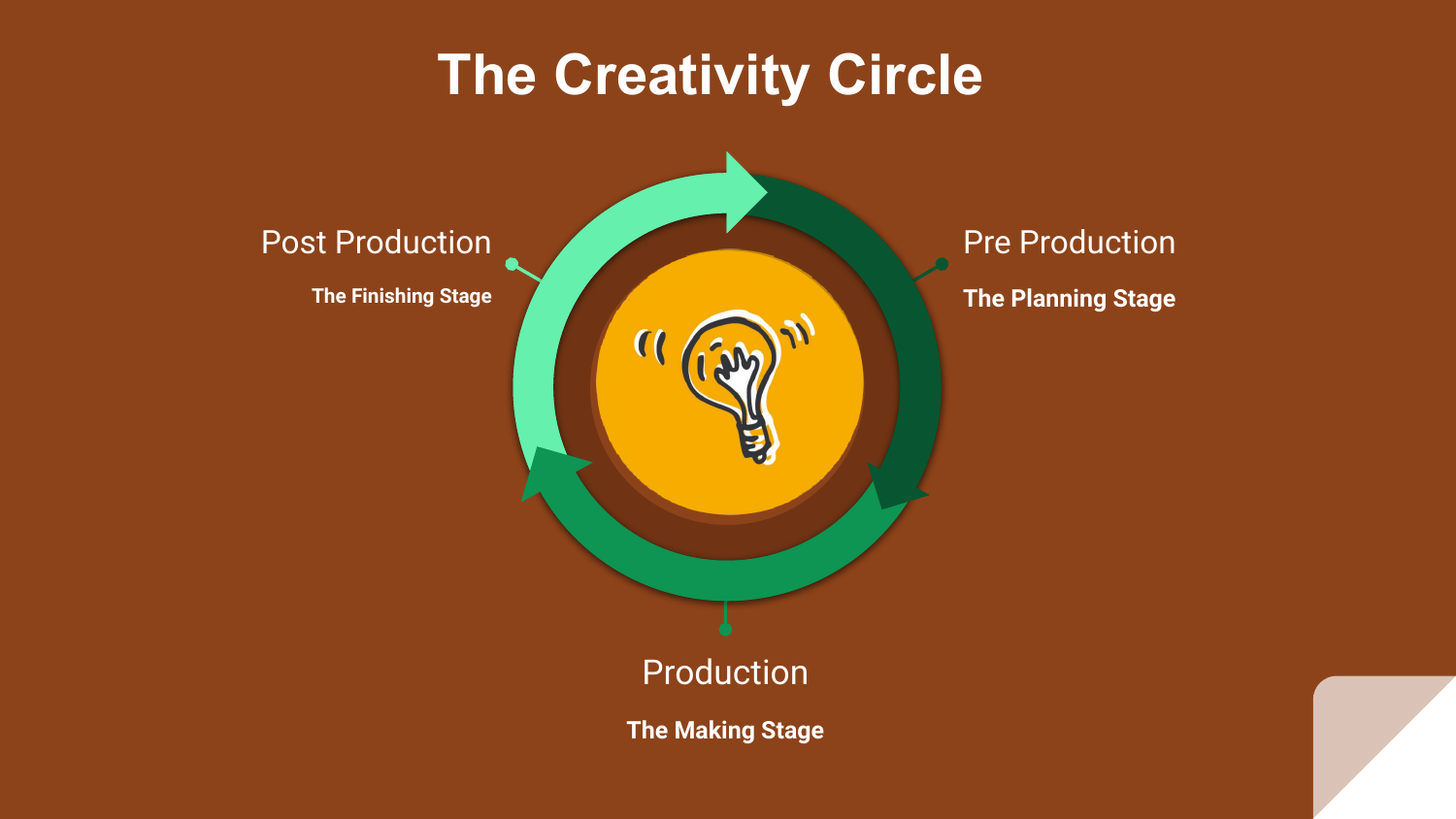# **Ay Example**

The Motte Stone - Co Wicklow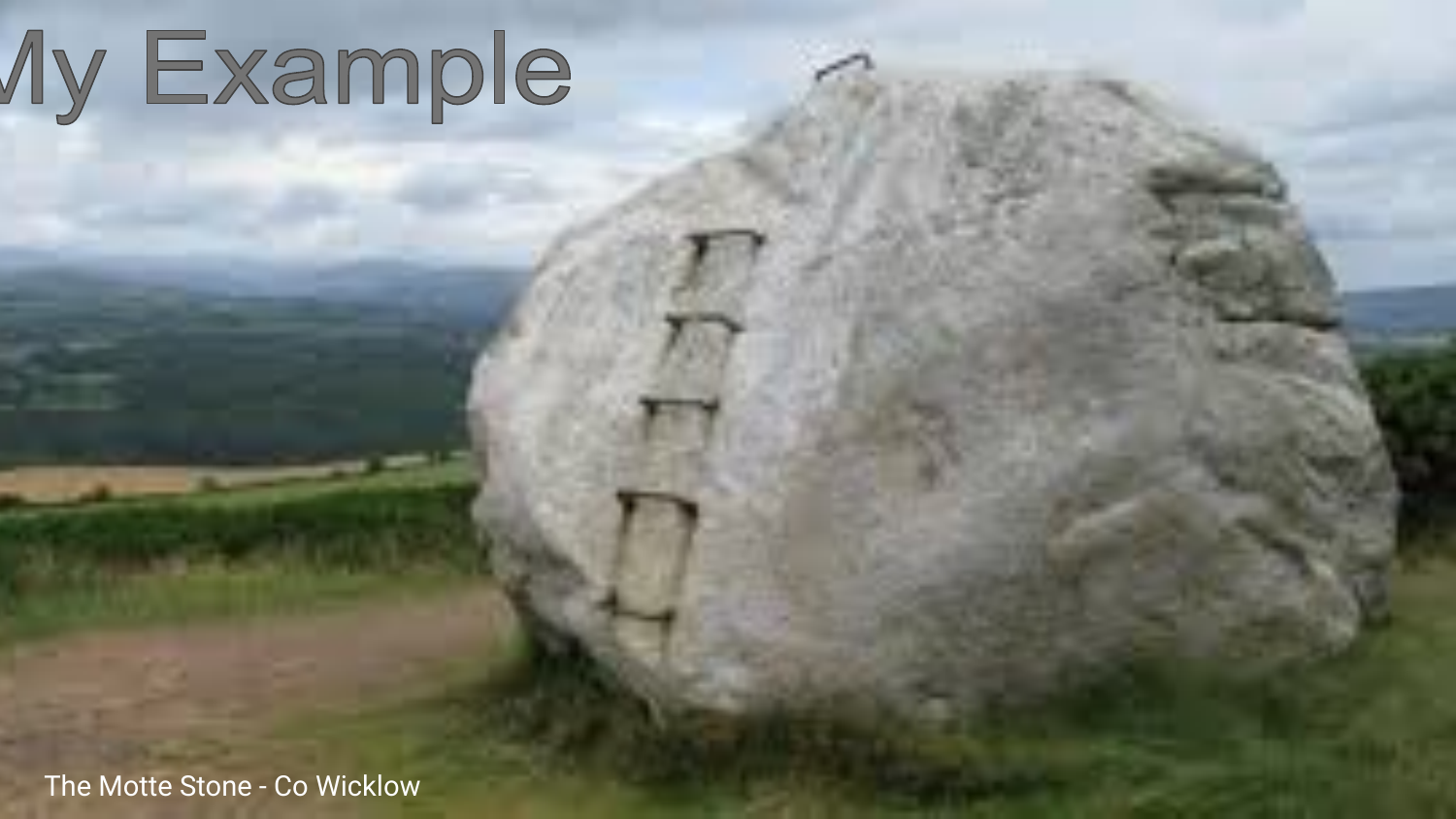

## What's the story?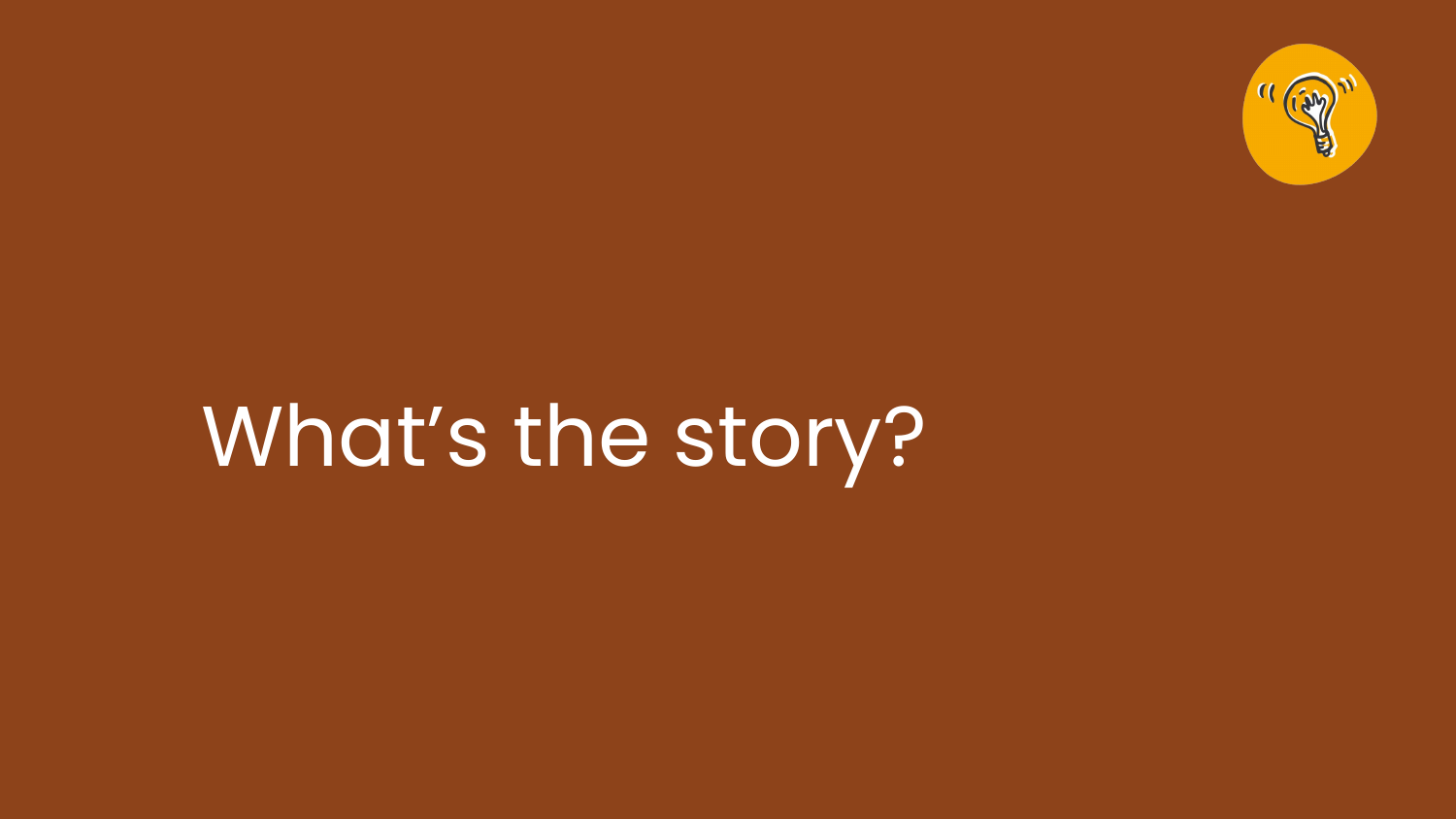

## What's your Top 3....?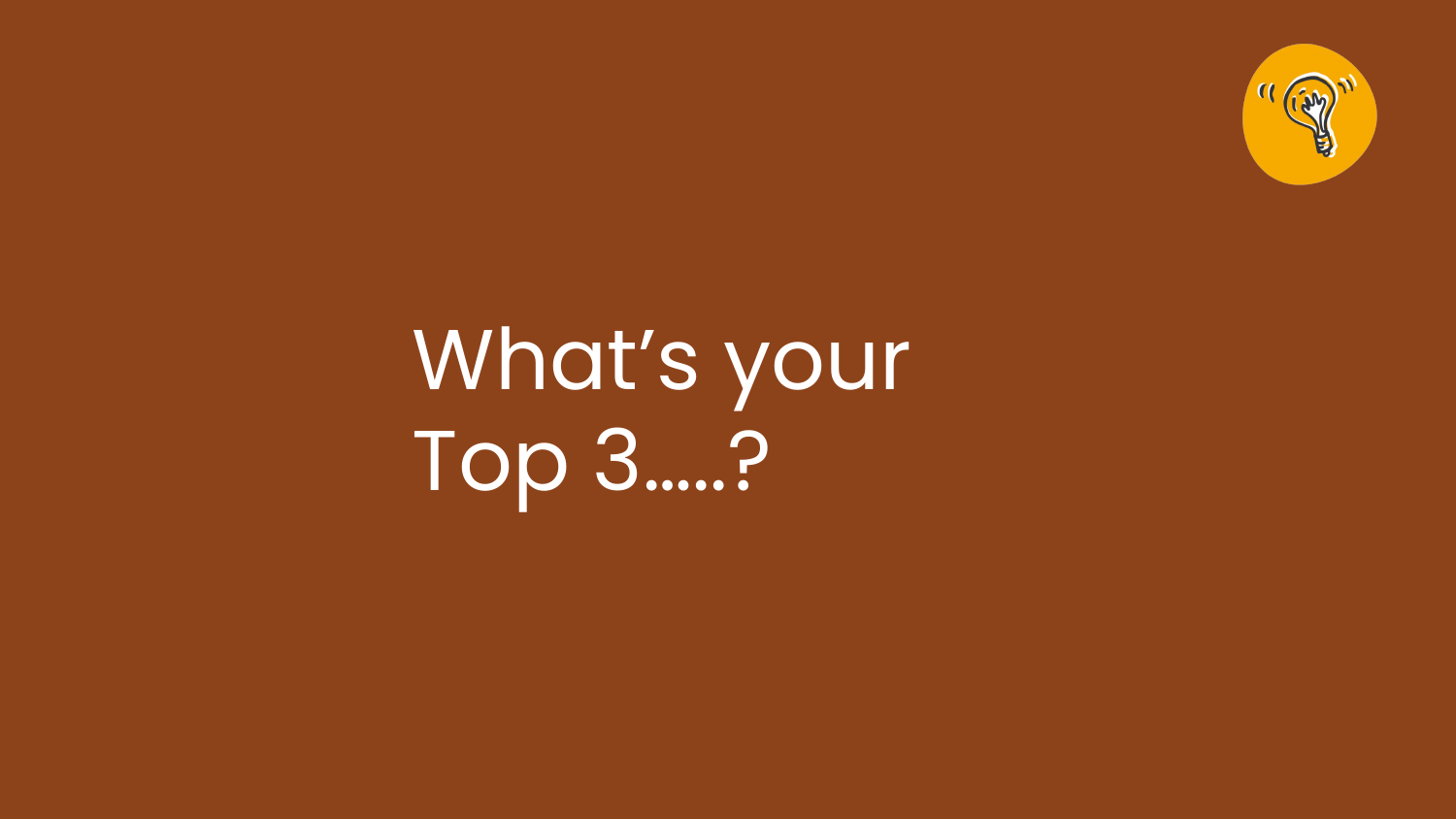## Build a Top 3



## Subject List Why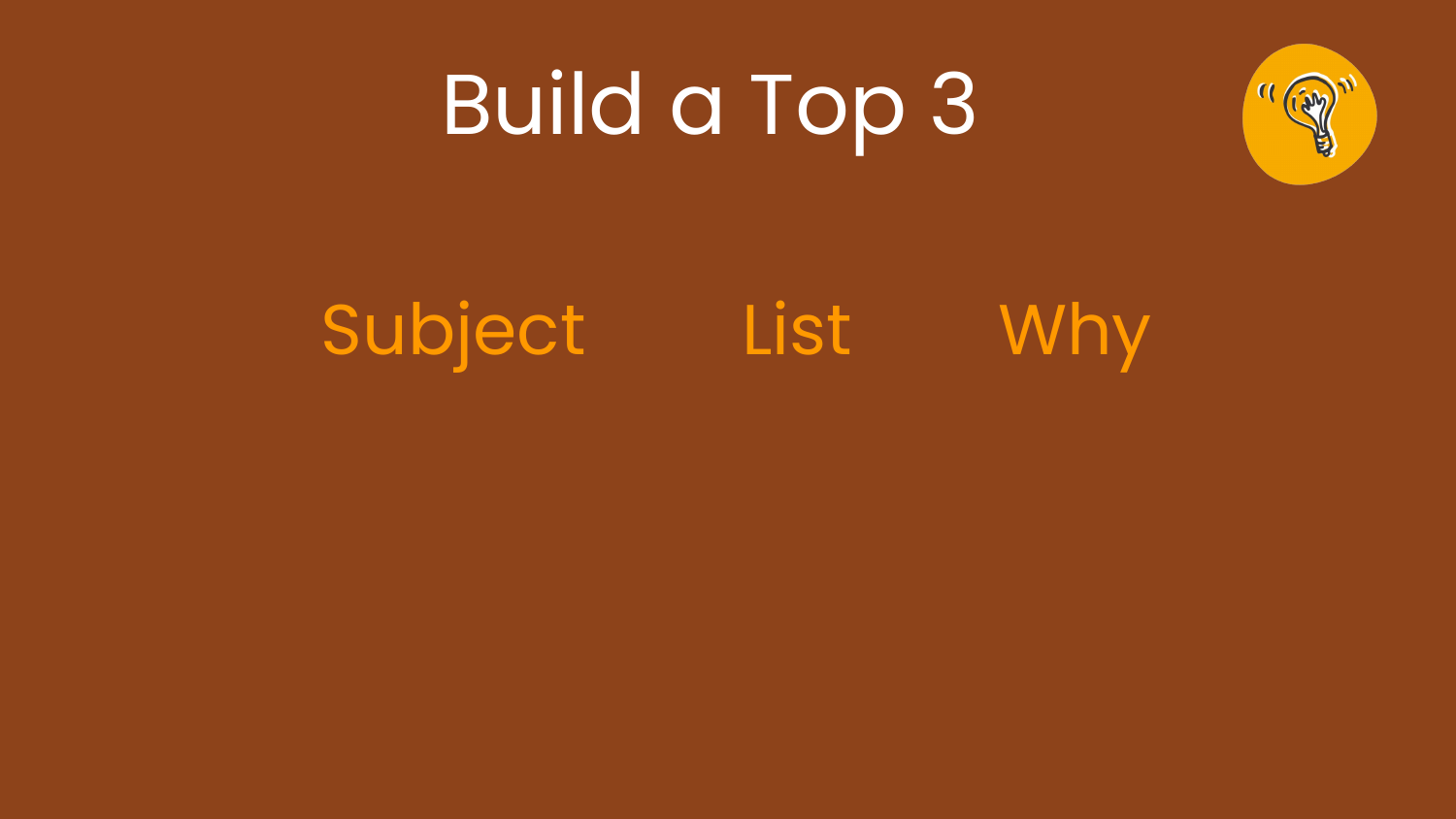## Build a Top 3



**What** Who **Where** When Why is it? was involved? did it happen? did it happen? did you pick it?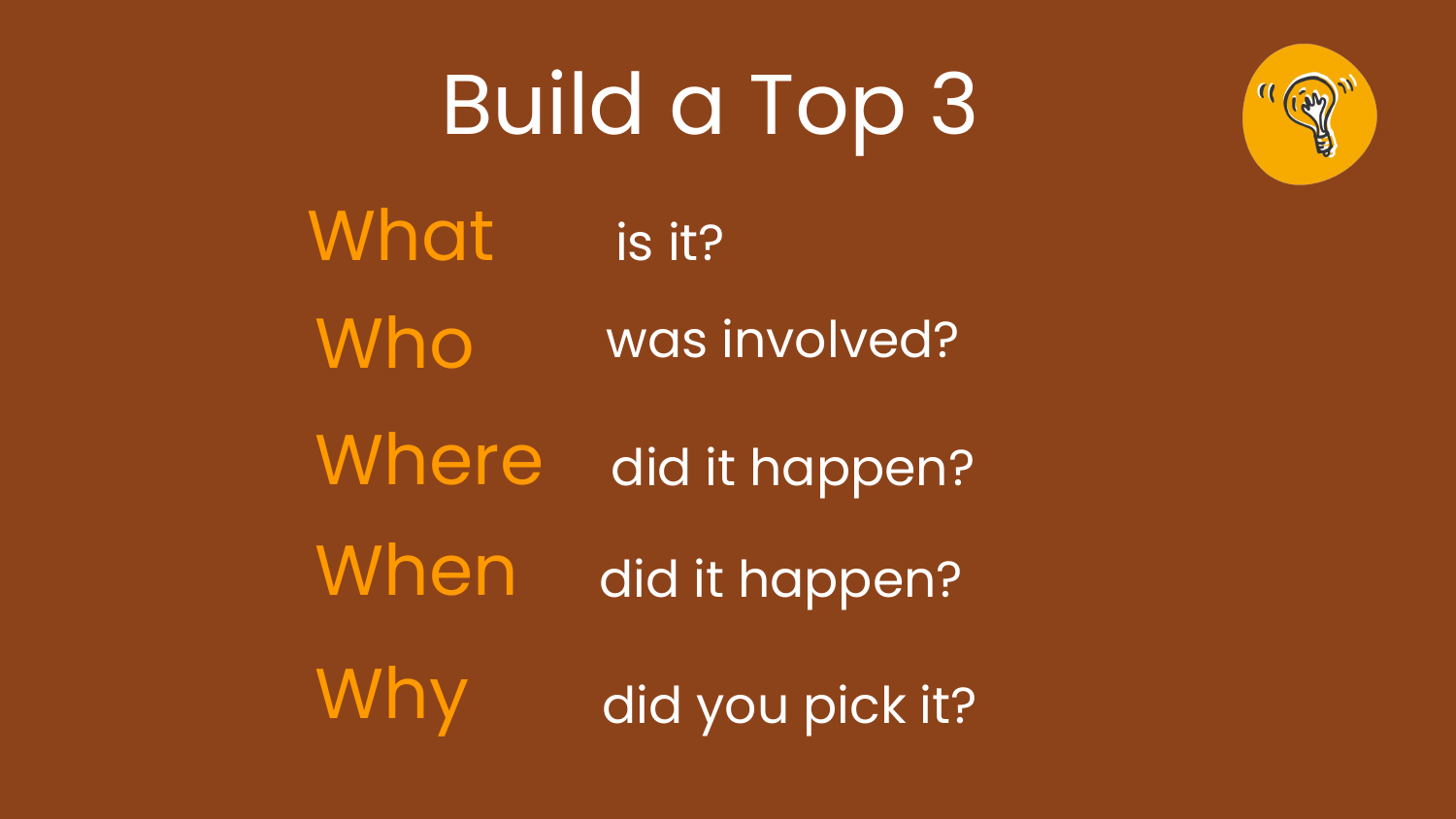## Revisit Your Top 3



The Subject

Think of something you passionate about. Make a list of three things that most people would know about that particular subject and another list with three things that most people wouldn't know about the same subject.

## The Topic

Choose one item from one of those lists - most people would choose the second list as these areas are often the most interesting for the listener. However, we generally would choose an item from the first list.

The Script

Now write out how you would present that item or if you prefer the entire Top Three. This can be informal or formal - you choose but make the language and style your own. This is now your script and you can rehearse presenting it and then record on your voice memo or recording software.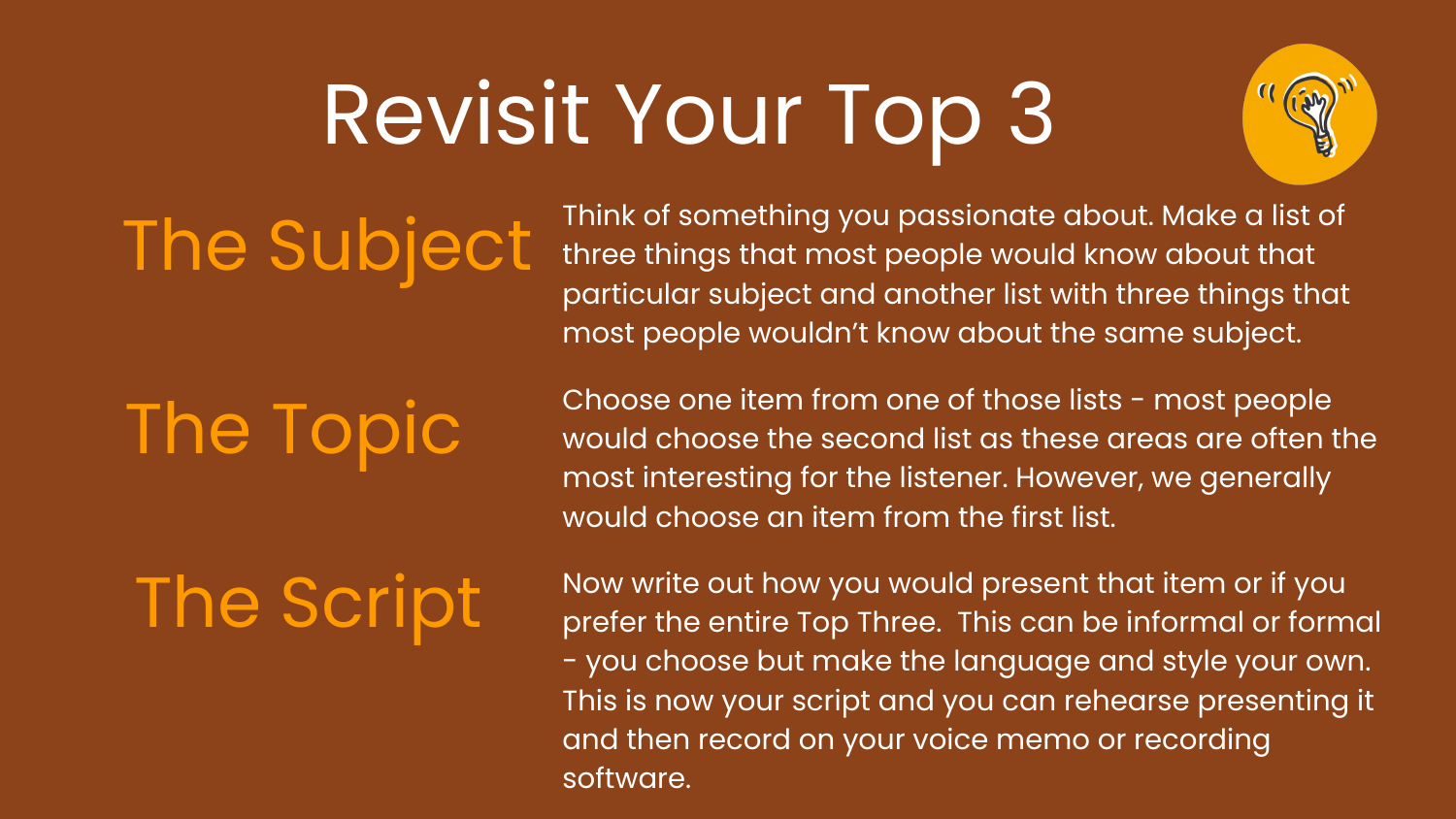### **Sample Script**



Hi, my name is\_\_\_\_\_and this is my top three/one of my favourtie\_\_\_\_\_

Number 3 \_\_\_ (Include some information on why you chose each item) Number  $2_{--}$ Number 1

Thank you for listening and please get in touch if you would like to find out more at www.\_\_\_\_\_\_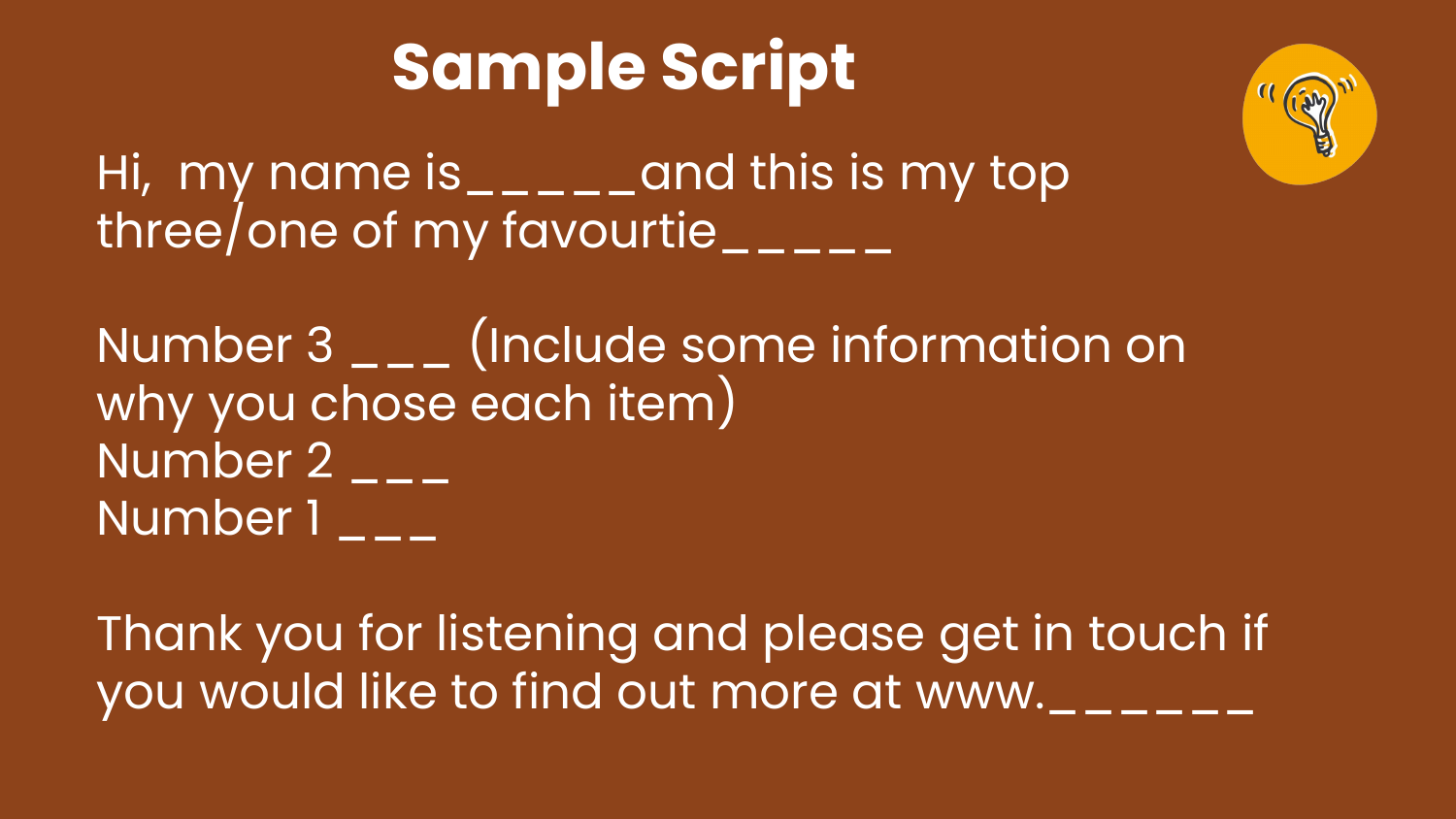#### **Mapping out a Podcast**

#### (More Complex Version)

Facts People may NOT know



#### **Introduction Section**

### **Middle Section**

### **Outro section**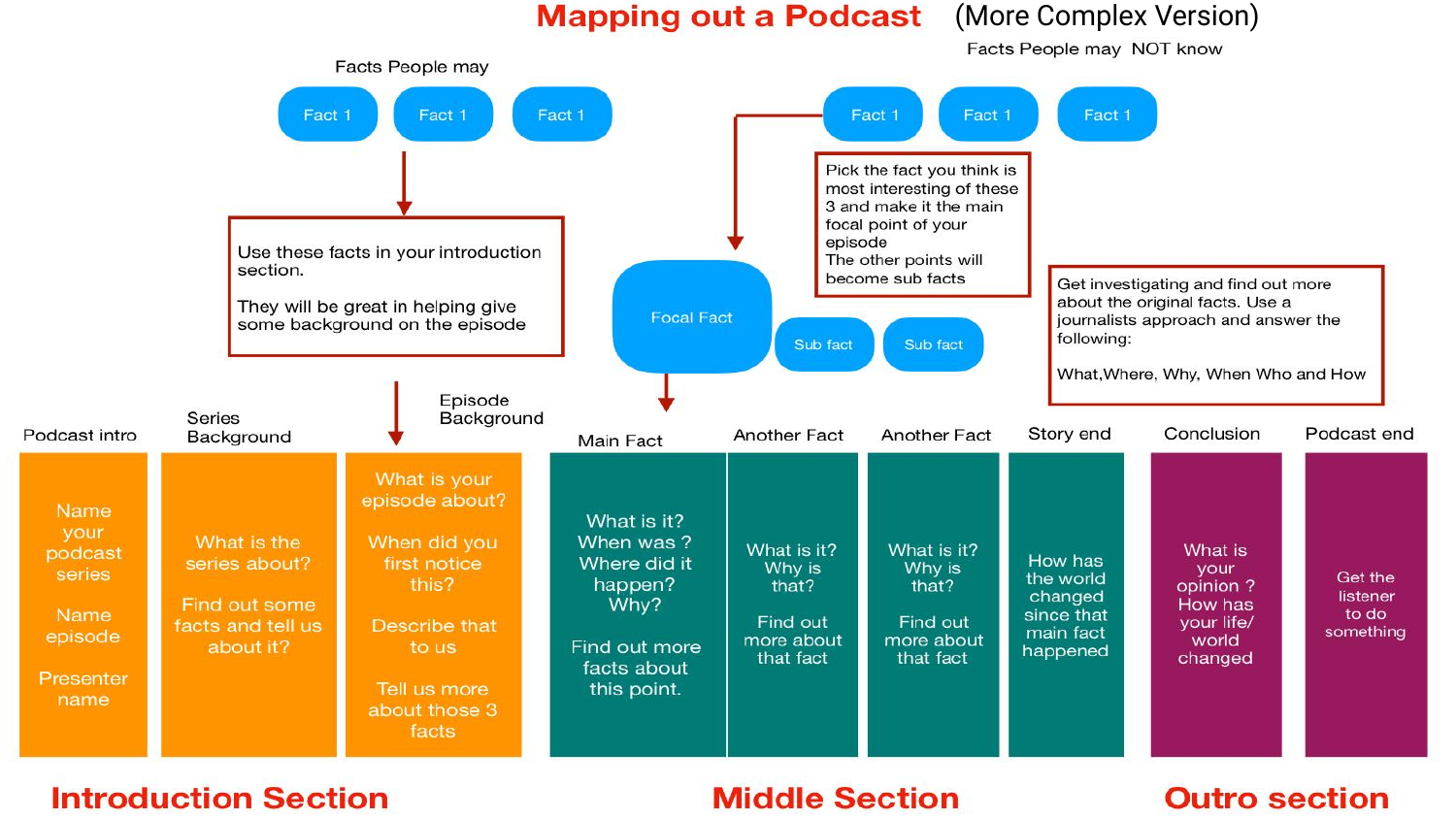

## Storytelling essentials...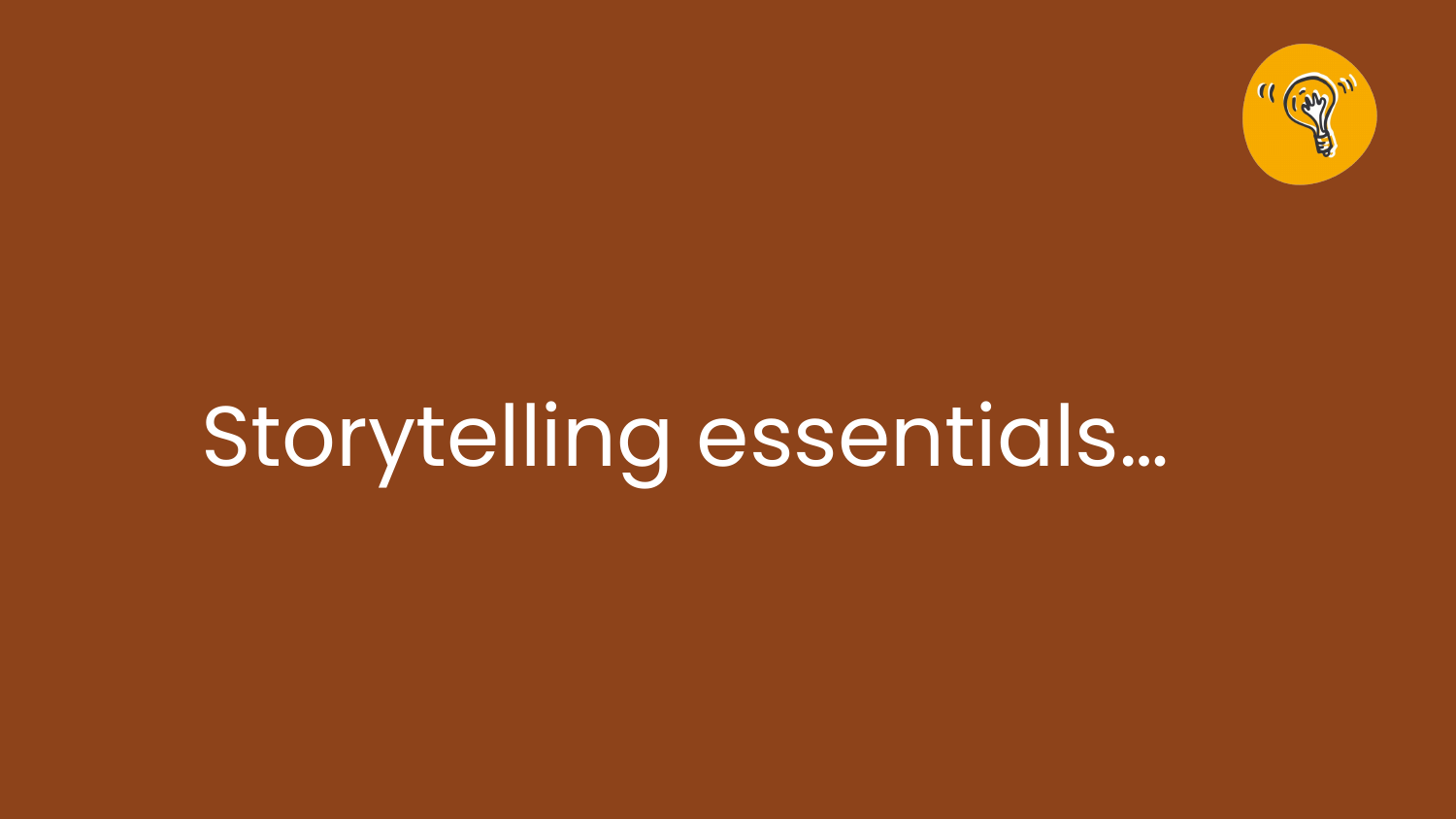

### **Typical Story Layout**

## Beginning Middle **End**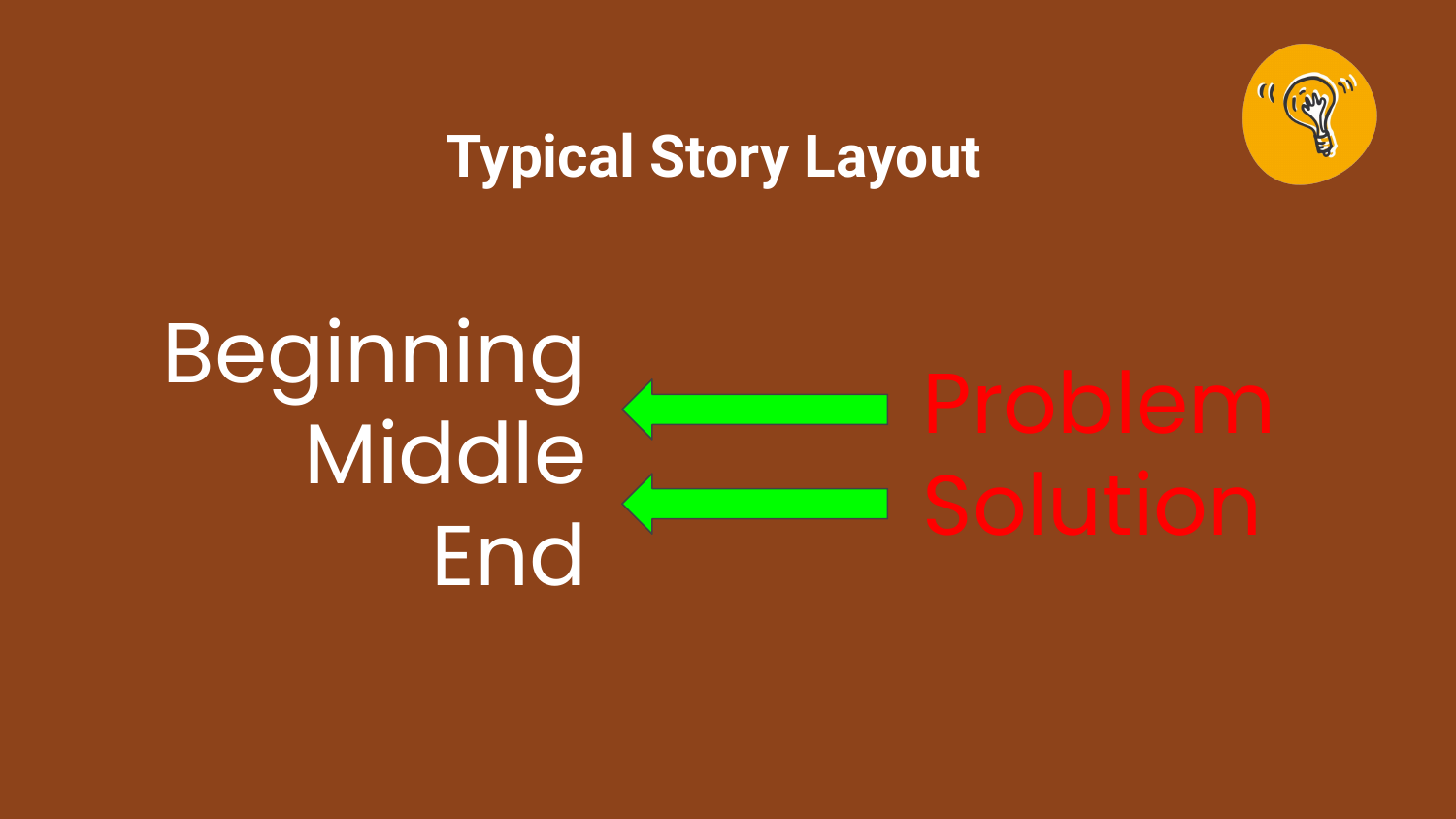